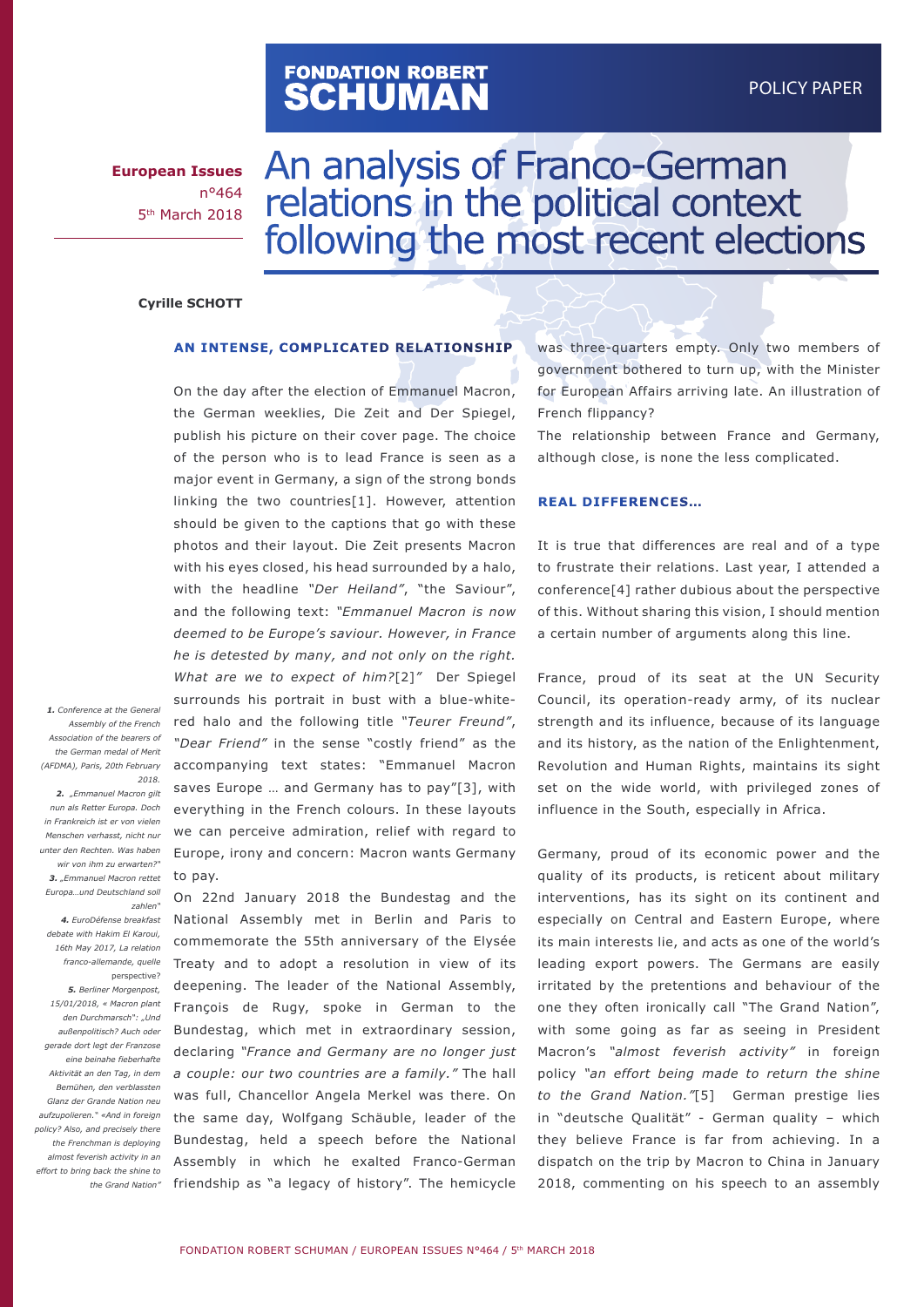of businessmen, in which he declared that access to their market was unsatisfactory, the Deutsche Presse Agentur (DPA) highlighted the Chinese response, who suggested that France should first produce better goods if it wanted to export more and quoted a member of the Chinese academy for trade and economic cooperation: "French products cannot compete with those of Germany and the USA". Finally, the agency noted that Angela Merkel was better treated by the Chinese than the French President, although the latter was presented as the "Voice of Europe"[6] . This report, very different from those given in France, bears witness to a certain German condescendence, irritation aside, based on the awareness of its industrial and commercial strength in the face of the new French pro-active stance. In terms of the trade relations between the two countries and their place in world trade, the imbalance, to France's detriment, is as old as the debate that periodically goes with it. The same applies to the employment market.

As for the French they are not to be outdone in terms of annoyance, especially in regard to German economic policy, deemed too short term, criticised for taking advantage of the single market and the euro zone, without considering adequate return towards the community of European countries – or in terms of their irritation of having to commit alone to vital armed combat against jihadist extremism in the Sahel.

The institutions offer a clear picture of our differences. In Germany, the system is a federal one with 16 Länder, which are not just simple regions, but federated States, that do not hesitate, in the ilk of Bavaria and others, to assert themselves at national level, pushing their own vision through, notably via the Bundesrat; the regime is parliamentary, with parties holding tough discussions, as we see at present, over a government contract that will have to be respected, and a Bundestag that punctiliously monitors the government and its commitments, particularly those involving the military abroad; decentralisation is a firm part of the country's organisation, and instead of a hegemonic capital,

urban centres span the territory. In France, the Republic is unitary and, albeit decentralised, the State is highly present in terms of the country's administration; national governance is dominated, except in a period of cohabitation, by the President of the Republic, who has far reaching powers, notably in terms of rapidly engaging the country in external military action. In the management of its public accounts, in opposition to Germanic rigour, we find a certain French flexibility. In corporate governance , the Mitbestimmung, in which staff representatives take part in the management of companies of over 500 employees, faces a French system, which, despite progress, hardly emerges from the confrontation between employers, who are reluctant to share any power, and unions, which have not all taken the path of reformism.

In society and the way it functions, there is visible contrast. Germany has a weakness for the culture of consensus, even though it is not always easy to achieve; France prefers rather more the culture of permanent debate and confrontation, which is judged ambiguously by the Germans: they are critical of the trend to strike and the lack of discipline, yet admire the French population's capacity not to bow to authority and to defend its freedoms. Stereotypes are expressed in popular culture. The German freely says "Die Franzosen arbeiten zum leben, und wir leben zum arbeiten" "The French work to live and we live to work." He criticises French frivolity, but also adds, enviously and in slight admiration: " Leben wie Gott in Frankreich"("Live like God in France!") and he is sensitive to French elegance. The French smile at "German heaviness" whilst lauding "German seriousness and rigour". Whilst the French like grandeur, the German privileges prudence; the Frenchman likes to think himself creative, the German ensures that he maintains what he has built up.

We might add the difference in demographic trends to the benefit of France, which is reflected in the exercise of posts of responsibility. During my professional dealings with Germany I have often

*6. DNA of 11/01/2018, « Peking "Pferd schlägt Drache?" China lässt Macron auflaufen. » « Beijing, horse slays dragon? China takes Macron for a ride."*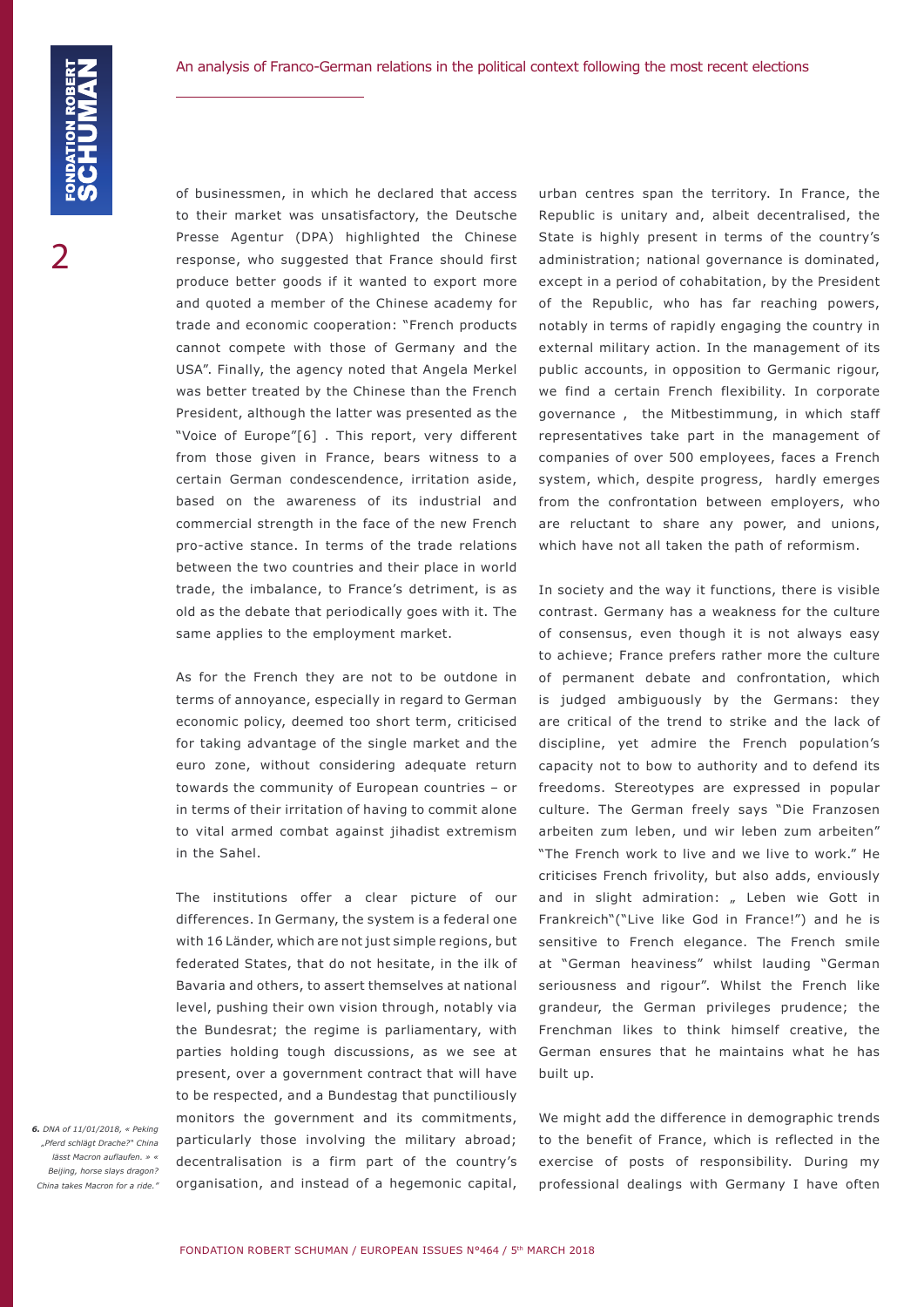noted that leaders were older than the French.

### **…BUT A MAGNIFICENT PATH TRAVELLED TOGETHER FOR EUROPE ….**

This path, without mentioning their terrible history of conflict, in simple terms, illustrates the differences between our two nations. And yet what a magnificent path travelled together since the end of the Second World War!

Without lingering on this issue, we let us evoke some significant times and images along this path: Konrad Adenauer and Charles de Gaulle attending Mass for peace at Reims Cathedral on 8th July 1962, then signing the Elysée Treaty on 22nd January 1963, from which the Franco-German Office for Youth was born; Helmut Schmidt and Valéry Giscard d'Estaing becoming living symbols of Franco-German friendship; Helmut Kohl and François Mitterrand holding hands in Douaumont on 22nd September 1984.

One might say that the "Franco-German" couple has played a decisive role in the construction of Europe and mainly shaped Europe as we now know it. Amongst the founding fathers, Robert Schuman, Jean Monnet, Konrad Adenauer occupy a major place. Mitterrand and Kohl with Jacques Delors at the head of the European Commission can be deemed to be key players in the creation of the Single Market, then of the birth of the euro, which was a way of guaranteeing reunified Germany's anchorage in Europe. When Mitterrand and Kohl met, they were able to launch initiatives that the other Members of the Union followed thanks to their capacity for dialogue and agreement.

#### **…WHICH HAS BECOME CLOSER …**

But then circumstances change. Germany reunified, and progressing from economic power but political dwarf, according to an expression at the time of division, it has become quite simply a major European power,. The men and women who are now coming to office in our countries and more generally in European countries have not experienced war. The German capital moved from the Rhineland town of Bonn to Berlin, a city in the north. Reconciliation with the countries of Central Europe, like Poland, seemed to many German MPs, as important as that with France, since economic interests are not absent from this. I realised this when I was on a visit to the German Bundestag as the head of a delegation of prefects in the 1990's. The UK, whose neo-liberal approach has constantly influenced the Union, seems to be a possible ally for Germany in many European debates. In short France and Germany slowly moved away from their close relationship.

Then came the crises, poly-crises, as they are sometimes called in Brussels: the financial crisis of 2008, the Greek crisis, the migrant crisis, Brexit. Frequently the French and German attitudes in these periods have not been immediately similar, even though they have drawn closer as the need to avoid a catastrophe has become clearer: French readiness to support banks as soon as the financial crisis started, initial German caution, French inclination to help Greece at the beginning, German reticence at the very start; initial Germany opening to refugee reception, French reticence at being overly generous. Crisis management enabled measures to be taken that consolidated the banking system and the euro, but which did not however lead to the deployment of any further ambition in terms of European integration, since this is being disrupted by populism that is influencing populations, leading to withdrawal in terms of identity and a rejection of any further integration.

#### **…BEFORE THE NEW SITUATION …**

The situation is now changing again, on the one hand there is Brexit, which is forcing the 27 and particularly France and Germany, to close ranks to define a common attitude towards the UK, on the other, with the new Russian interventionism, Islamic terrorism, Donald Trump's "America First", there is a move in the direction of a "Europe that protects"; finally there were the elections in 2017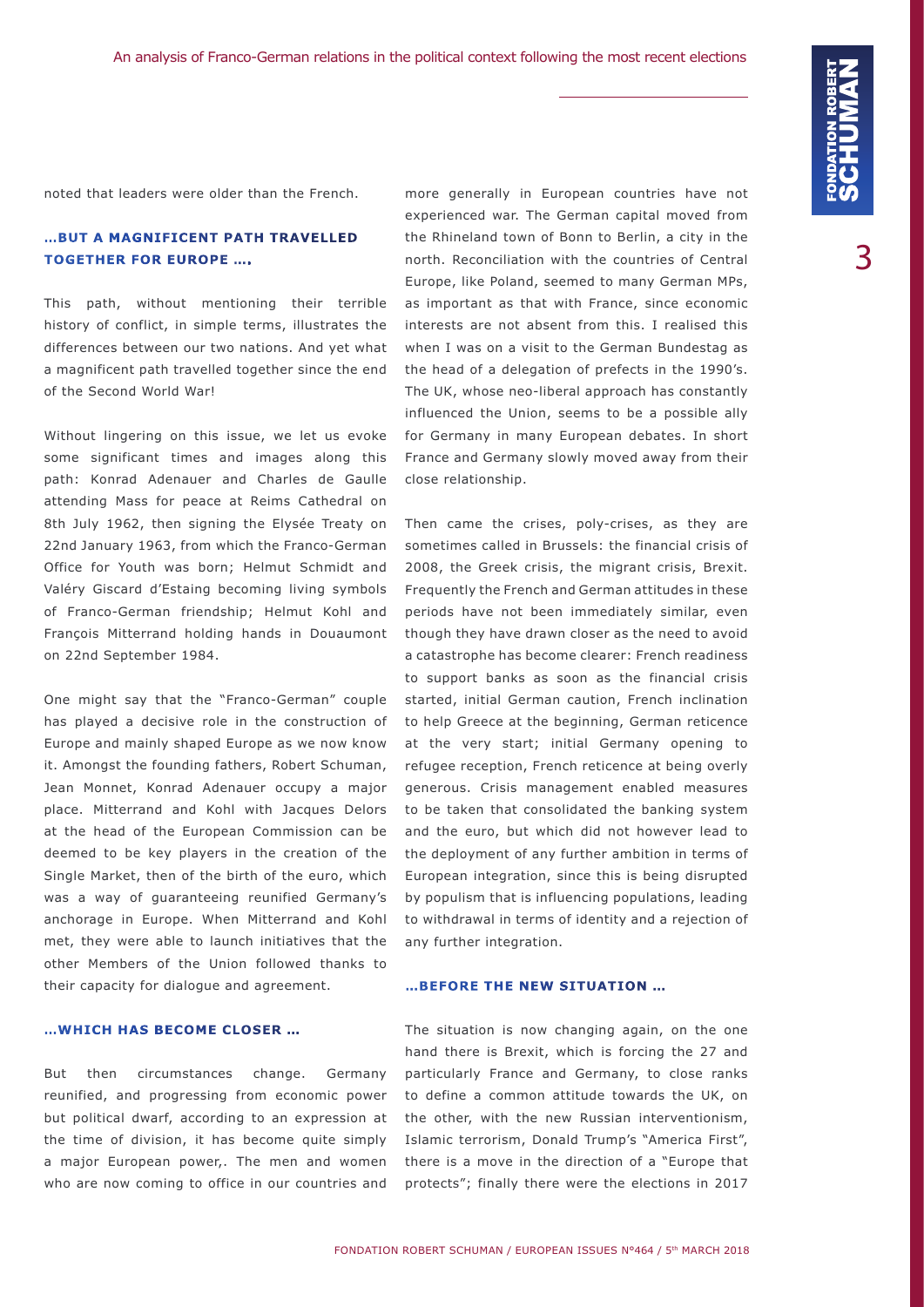in France and the Netherlands that witnessed the failure of populism's bid to take power.

The French presidential election in May 2017 gave the country a young president, who immediately positioned himself as a fervent supporter of Europe and of Franco-German friendship in his electoral campaign. However, the elections in the Bundestag in September 2017 have led to a period of political uncertainty in Germany with the significant decline of the parties (CDU/CSU & SPD) that to date have been dominant, with entry into parliament, in third position, of the populist, anti-European party Alternative für Deutschland (AfD), and the return of the liberal party, the FDP. The bid to form a Jamaika coalition between the CDU/CSU, FDP and the Greens failed in November, so that discussions for a new Grand Coalition (GroKo) CDU/CSU-SPD, started, finally leading in February to a coalition contract. This was approved by the party's eligible members (66.02% of 463,723 members) on 4th March 2018[7].

# **…WHICH LEADS TO HOPE OF FURTHER PROGRESS, WITHOUT RULING OUT UNCERTAINTY**

President Macron's speech on Europe, delivered at the Sorbonne in September 2017 found great resonance in Germany. His proposals about the euro, which he took care not to lay out in detail, were noted with particularly attention, although they take up less than a page of the speech's 19 and only feature last in the six "keys" for a "sovereign, united, democratic Europe". Germany's response was both a necessary recognition of the French initiative to revive Europe and reticence regarding these proposals, especially those targeting the creation of a specific euro zone budget and Finance Minister. Likewise, regarding the French idea of allowing countries to move along faster, to make progress as the avant-garde, if they so want, with the others joining them when they want to, Germany emphasises the importance of joint progress being made by of all of the EU's Member States, as does the European Commission.

*7. https://www.spd.de/ aktuelles/detail/news/ mitgliedervotum-wirhaben-gemeinsam-* The length of negotiations to form a new government has not enabled the clarification of the German position. The failed attempt to form a Jamaika coalition did however leave room for hope. The FDP's orientations are now Eurosceptic, with a strong drive to prevent "Germany from having to pay" and to request those countries in difficulty, meaning those in the South, to bring their finances under control first. This is the position of Northern Europe. The participation of the FDP in the federal government would have augured badly for President Macron's initiative.

The new grand coalition between the CDU/CSU and the SPD opens up considerably more favourable prospects. The *Koalitionsvertrag*, the 177-page coalition contract dated 7th February 2018, is entitled *"Ein neuer Aufbruch für Europa"* "A new start for Europe" and devotes its first chapter to this issue (which only featured in 6th position out of 8 in the 2013 contract), thereby purposely referring to the partnership with France to consolidate the euro zone. It endorses the creation of specific financial means for this zone in view of economic stabilisation, social convergence and support to the reform of structures, with the perspective of a future investment budget; it provides for the transformation of the European Stability Mechanism (ESM) into a European Monetary Fund.

Referring to the emphasis placed by Mr Macron on *"decisive, concrete Franco-German impetus"* a specific paragraph is devoted to the strengthening and renewal of Franco-German cooperation, with the signature of a new Elysée Treaty. An attentive observer will note that in the following paragraph stress is placed on the particular significance of the German-Polish partnership.

Some positive prospects have therefore been opened for our cooperation in the sensitive area of European currency and finance. However, Germany, as it states in the coalition contract, is still specifically attached to the Stability and Growth Pact that obliges the States of the euro zone to making strict budgetary efforts, and regarding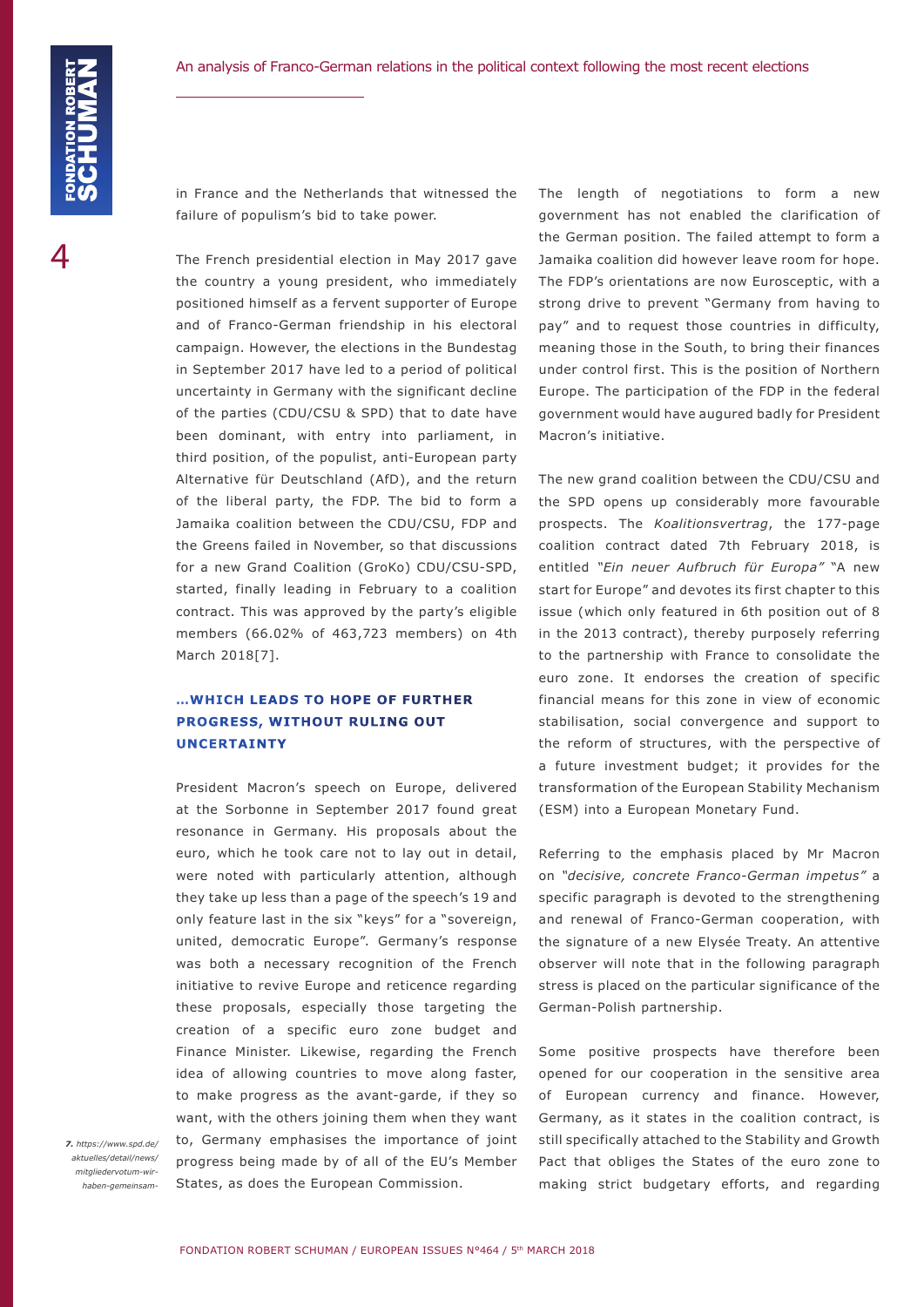its own finances, Germany recalls its drive for a balanced budget, without any further debt and a reduction of its debt below the 60% mark of its GDP. If the fact that the post of Finance Minister should be given to an SPD member, this suggests that Germany will change in relation to its position over the "diktat of austerity" in Europe, according to Martin Schulz, the budgetary order will remain its main guideline.

Another central issue in the European plan, that of security and defence, deserves our attention. Mr Macron presented security as being the first "key" in his Sorbonne speech. He would like to strengthen cooperation to counter terrorism and to develop cybersecurity. In terms of defence and as a complement to NATO, he set the goal of achieving Europe's autonomous operational capacity. He would like that at the start of the next decade for Europe to have a Joint Intervention Force, a common defence budget and a common doctrine regarding action. He is encouraging a rapid introduction of the Permanent Structured Cooperation (PESCO) and the European Defence Fund, decided upon in 2017, complementing these with a European intervention initiative, enabling a better integration of the armed forces at all levels. Although cooperation within the European framework to counter terrorism and cyber threats has been tightened considerably with this continuing to develop, cooperation in terms of defence is a more sensitive issue.

France's traditional partner, also able to intervene rapidly in world theatres, is the UK, since relations with Germany, despite initiatives like the creation of the Franco-German Brigade, are not reflected in the operational area. There is a gulf between the strategic cultures of the two countries. Although the Federal Republic is aware that it has do more in the face of threats and in regard to its responsibilities, it has developed, within its political class and its population, a *"culture of restraint"*[8] . Parliament's careful control of the deployment of troops outside of its borders is part of this mind-set. This position has of course evolved, via Germany's intervention in Afghanistan and in the fight to counter Daesh in the Middle East. However, although German troops

have been deployed significantly in Mali, they do not take part in armed combat against the jihadists, unlike the French.

The permanent structured cooperation (PESCO) decided upon by 25 Member States, likewise the European Defence Fund launched by the Commission, is a real step forward for Europe Defence, but it does not tally with the French goal of creating a hard European core that is capable of operational combat deployments. It is the German vision that has prevailed in the drafting of the PESCO, which includes nearly all of the Union's Member States, i.e. that of a joint development of military capabilities, but without any operational target

In the coalition agreement a petition of principle has been set: *"We want to remain transatlantic and become more European."*[9] . Germany would like to strengthen cooperation within the PESCO and use the new instrument, in the shape of the European Defence Fund. It supports a European Chief-of-Staff for the conduct of civilian and military operations, a project that the UK constantly impeded. Cooperation with France is explicitly quoted, but also with the Netherlands and Norway. At the end of the day NATO remains the fundamental part of its defence policy.

In short, both regarding the single currency and defence, the desire to cooperate closely with France has been declared, but without agreeing on many specific proposals that the latter has made, remaining loyal to the fundamentals of German policy. Of course, we should not limit the prospects for Franco-German relations to these fields alone. In other areas, such as for example, that of posted workers or the coordination of labour market policies, rapprochement is now visible.

With the formation of the grand coalition we might therefore hope for a deepening of the Franco-German relation in the direction of a Franco-German economic areas with rules that are more harmonised and common European renaissance. And this without national specificities dissolving in this process.

*8. The expression and analysis are taken up in the article "Europe and Defence: The vital yet fragile Franco-German couple" by Thierry Tardy, senior analyst at the Institute for Security Studies of the European Union, published in the Robert Schuman Foundation's letter on 11th December 2017 European Issue No.455.* **9.** *"Wir wollen transatlantisch bleiben und europäischer werden", p. 144 of the Koalitionsvertrag.*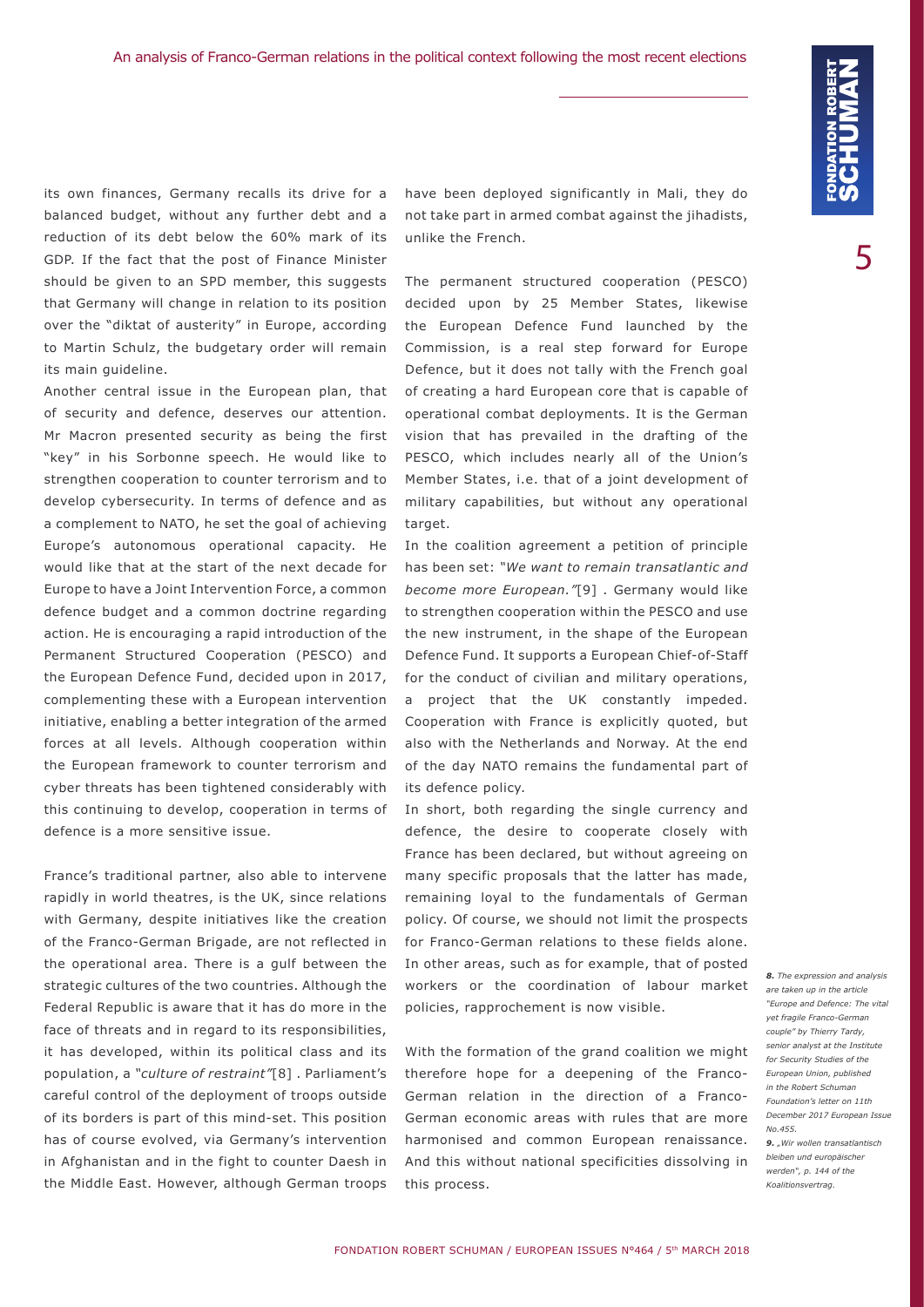It is now hoped that the sequence of German political uncertainty is over, including in regard to the quality of our relations, because although President Macron's action is the source of fascination, it also causes irritation. In a dispatch mid-February, the DPA deemed it useful to quote Dan Coats, the Director of American National Intelligence, who declared during an audience in Congress: "Europe's centre of gravity seems now to be leaning towards France". This kind of information, highlighted in this way, is barely of a nature to convince our German partners. This said, to foresee our future relation, we must also consider the renewal of our political classes. In this regard, although the role of Christian Lindner (aged 38) at the head of the FDP might raise questions, the appointment, that has just occurred, of Annegret Kramp-Karrenbauer as the CDU's Secretary General, a Saarlander who is extremely committed to Franco-German cooperation, can only be deemed to be positive.

To conclude this section, I would like to point to another possible conception of the Franco-German relation, which takes into account the direction of History. If this moves towards a world in which international relations are dominated by continental sized powers, such as the USA, China, Russia, India, Brazil, in which Europe holds on to its place, then it would seem that European integration will be irreversible and Franco-German cooperation inevitable, beyond the hiccups suffered by the couple and their electoral episodes. However, can we say that this is the direction that History will take? Even though there are signs of this, it is difficult for those involved to recognise this.

#### **FOR A NEW OATH IN STRASBOURG**

Symbolism has its place in History. As Emmanuel Macron said in his speech in the Sorbonne: *"Europe is also an idea – Europe will simply live because of an idea …"* To live, the Franco-German friendship, the foundation of Europe, itself needs to be an idea, to be marked by symbolism. We should remember the high points of our journey together. We should

also recall that France and Germany were "born of the same territorial construction, the Carolingian empire"[10] and that both countries only formed as separate political entities after a long process, as of the middle of the 9th century, continuing until around 1050. To those who want to know more I would recommend the book by Carlrichard Brühl, "The Birth of Two Peoples – the French and the Germans (9th-11th centuries)", that German historian who belongs to the academic world of both of our countries. Simply, but evocatively we think of our shared Charlemagne – Karl der Grosse - who is buried in Aachen/Aix-la-Chapelle, the Treaty of Verdun in 843, which gave rise to East Francia, the future Germany, and to West Francia, the future France, as part of the Carolingian empire, which kept one emperor, Louis the Pious, who was the recipient of the middle part, and finally that France bears the name of a Germanic people, the Franks. This historical interlude leads me to the Oath of Strasbourg, the first bilingual document in Old French and Old German, whereby in 842 Charles the Bald and Louis the German joined forces against their brother Lothar, an alliance that led to the Treaty of Verdun. Why not sign a new Oath of Strasbourg to renew the Elysée Treaty, but this time not to divide but to unite, to sanctify the friendship of our two nations? This would be a strong symbol. It was about Strasbourg and Alsace that our nations launched battle that Europe was torn apart, and it was there, that it came together again. Although Brussels might be city of European technicians, who are vital of course, Strasbourg is the city in which the heart of Europe beats and we must not abandon the symbolic field that it embodies.

In this new Oath our nations might offer the Union land spanning either side of the Rhine, on which we might build, by the continent's most reputed architects and artists, a palace of Europe, open to ceremonies such as the taking of office of the new leaders of the European Union or the reception of ambassadors, with the emergence of a specifically European ceremony. This palace would host a museum devoted to European integration as well as our continent's civilisation, in its diversity and unity.

*10. Carlrichard Brühl, Naissance de deux peuples – Français et Allemands (IXème-XIème siècles), Paris, Fayard, February 1995*